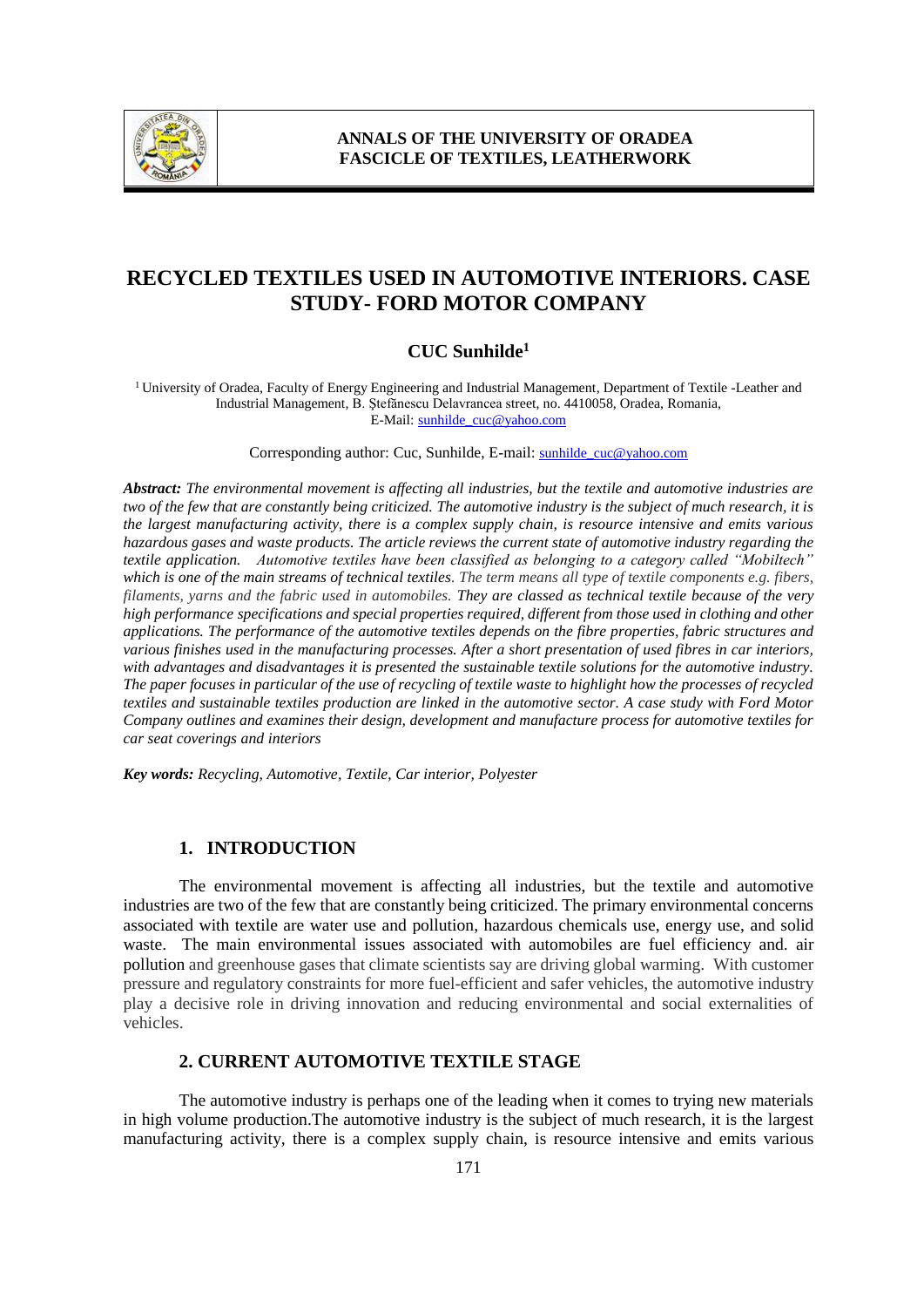

hazardous gases and waste products. It employs about 9 million people involved in making 60 million vehicles, about 5 percent of global manufacturing jobs, and 50 million jobs connected indirectly to the auto industry [1].

As automobiles have become more sophisticated and capable, they have also become more complex. A typical modern vehicle might contain up to 10,000 different parts made of about 1,000 different types of materials that in turn are made from about 10,000 different chemical substances [2]. The automotive industry is one of the largest single markets for automotive textiles. The percentage of textile material used in a motor car is 2.2% of the overall weight of the car [3].

Technical textiles are broadly used in transportation vehicles. Given the rise of the automotive industry and the fact that for the modern car today, uses about 20 to 26 kgs of textiles fabric for interior and exterior purposes [4]. Almost two third of the automobile textiles are for interior trim, i.e. seat cover, carpets and roof and door liners and the rest is utilized to reinforce tyres, hoses, safety belts, air bags, etc .

Automotive textiles have been classified as belonging to a category called "Mobiltech" which is one of the main streams of technical textiles. The term means all type of textile components e.g. fibers, filaments, yarns and the fabric used in automobiles. They are classed as technical textile because of the very high performance specifications and special properties required, different from those used in clothing and other applications. The performance of these automotive textiles depends on the fibre properties, fabric structures and various finishes used in the manufacturing processes.

The main criteria involved in the development of textiles and components in automotive are: tensile strength, abrasion and pill resistance, air permeability, compression resistance, elasticity, light fastness at high temperatures, stiffness, ease of cleaning, separation force, dimensional stability, flame resistance, anti-fogging resistant, resistance to adverse climatic conditions. The others processing requirements are mouldability, susceptibility to compression, sewability [5].

| <b>Fibre</b>                                                                  | <b>Application</b>                 | $\frac{0}{0}$ | Properties                                                                                                                                                                     |
|-------------------------------------------------------------------------------|------------------------------------|---------------|--------------------------------------------------------------------------------------------------------------------------------------------------------------------------------|
| Nylon, polyester,<br>polypropylene                                            | Carpets<br>(Including Car<br>Mats) | 33.3          | Light fastness, mouldability, ease of cleaning,<br>thermal and acoustic protection, relatively<br>inexpensive;<br>Disadvantage: Limited compressed resilience<br>of polyester; |
| Polyester fabric<br>(woven/knitted),<br>nylon, polypropylen<br>wool/polyester | Upholstery<br>(Seating Fabric)     | 18            | Abrasion and UV resistance, attractive design<br>and texture;<br>Disadvantage: Low moisture absorbancy of<br>polyester;                                                        |
| Panox (UCF),<br>Aramid (Nomex,<br>Kevlar-DuPont),<br>Inidex (Courtaulds)      | Seat fire barriers                 | 14            | Very high FR including restrictions of heat<br>release, toxicity and opacity of fumes;                                                                                         |
| Polyester, nylon 6                                                            | <b>Tyres</b>                       | 12.8          | - good thermal absorption,<br>-UV resistance poor unless stabilized;                                                                                                           |
| Polypropylene,<br>nylon polyester                                             | Door trim                          |               | Abrasion and UV resistance, attractive design<br>and texture;                                                                                                                  |
| Polyester blends                                                              | Luggage carrier<br>liners          | 9.4           | UV resistance, decorative and functional,<br>relatively inexpensive;                                                                                                           |
| Polyester, PVC foil                                                           | Sunvisor                           |               |                                                                                                                                                                                |

*Table 1: Fibe used in car interiors, advantages and disadvantages[8,9,10,11]*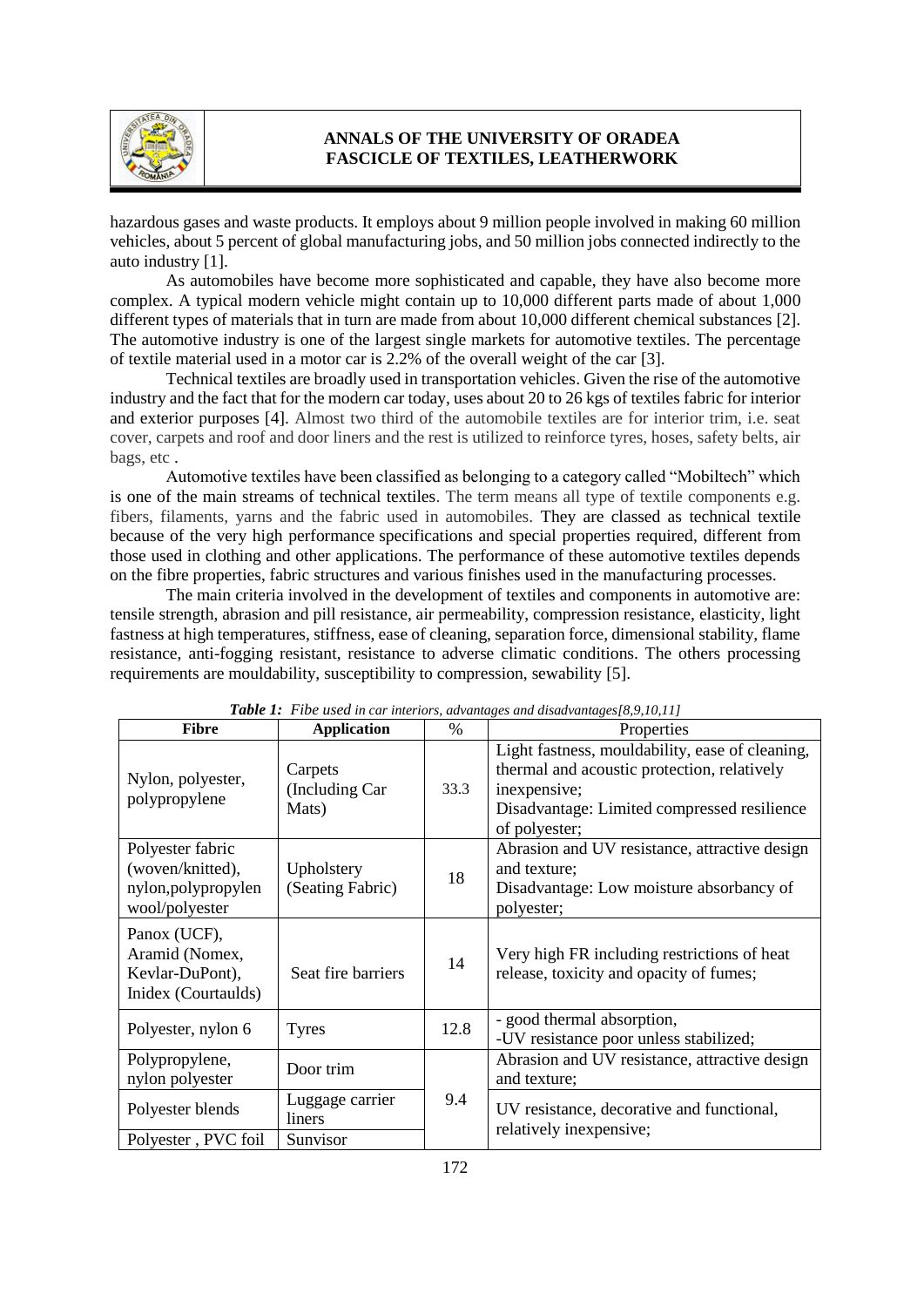

| Polyester                          | Seat belts | 8.8 | Tensile strength, extension(up to 25-30%),<br>abrasion and UV resistance;                                                        |
|------------------------------------|------------|-----|----------------------------------------------------------------------------------------------------------------------------------|
| Nylon $6,6$<br>multifilament yarns | Airbags    | 3.7 | Resistance to high temperature, inflation<br>gases, durability to storage over many years,<br>tear strength, thermal absorption; |

Now almost 90% of the fibres used in car seats are polyester [6]. The excellent UV degradation resistance of polyester combined with very good abrasion resistance and relatively inexpensive price ensure that it will keep its prominent position among the available fibres, even if the low water absorbency can result in thermal discomfort. Although this fibre however requires having UV lightabsorbing chemicals are added to the dyebath to pass modern rigorous standards of durability. The use of natural fibres in the production of textile materials for automotive interiors is limited in the main to wool. Wool is used in luxury and up-market cars [7]. (see Table 1). In the drive towards lowering weight for reducing both fuel consumption and CO2 emissions, many current developments are including new uses for fabrics, and by 2020, it is predicted that the same sized car will contain 35 kg of textiles [12]. The global consumption of textiles used in automobile industry is estimated to be over 4.5 hundred thousand tonnes.

Automotive textiles are used for enhanced aesthetic of automotives [13] and for sensual comfort and safety. Additionally, few textile products found their applications as design solutions to engineering problems in the form of composites, tyre reinforcement, sound insulation and vibration control [14].



*Fig. 1: Applications of textiles in car (Sunroof-1,headliner-2,convertible tops-3, sunvisor-4,column padding-5, composite panel-6, seat belt anchorage cover-7, seat belt-8,inside roof lining-9, seat cover lining-10, upholstery-11, Insulation-12, windows frames-1, carpet-14,carpet backing-15,rearshelf panel-16) [17]*

The use of textiles (figure 1) in automotive applications includes visible components like floor coverings; upholstery; safety belts; and not visible to the viewers textile materials. The not visible textile materials are mainly used for their functional purpose, and are known as concealed components: tubes and tapes; tyre cord; airbags; components; and filters.

It is estimated that approximately  $45 \text{ m}^2$  of textile material is used in the average car for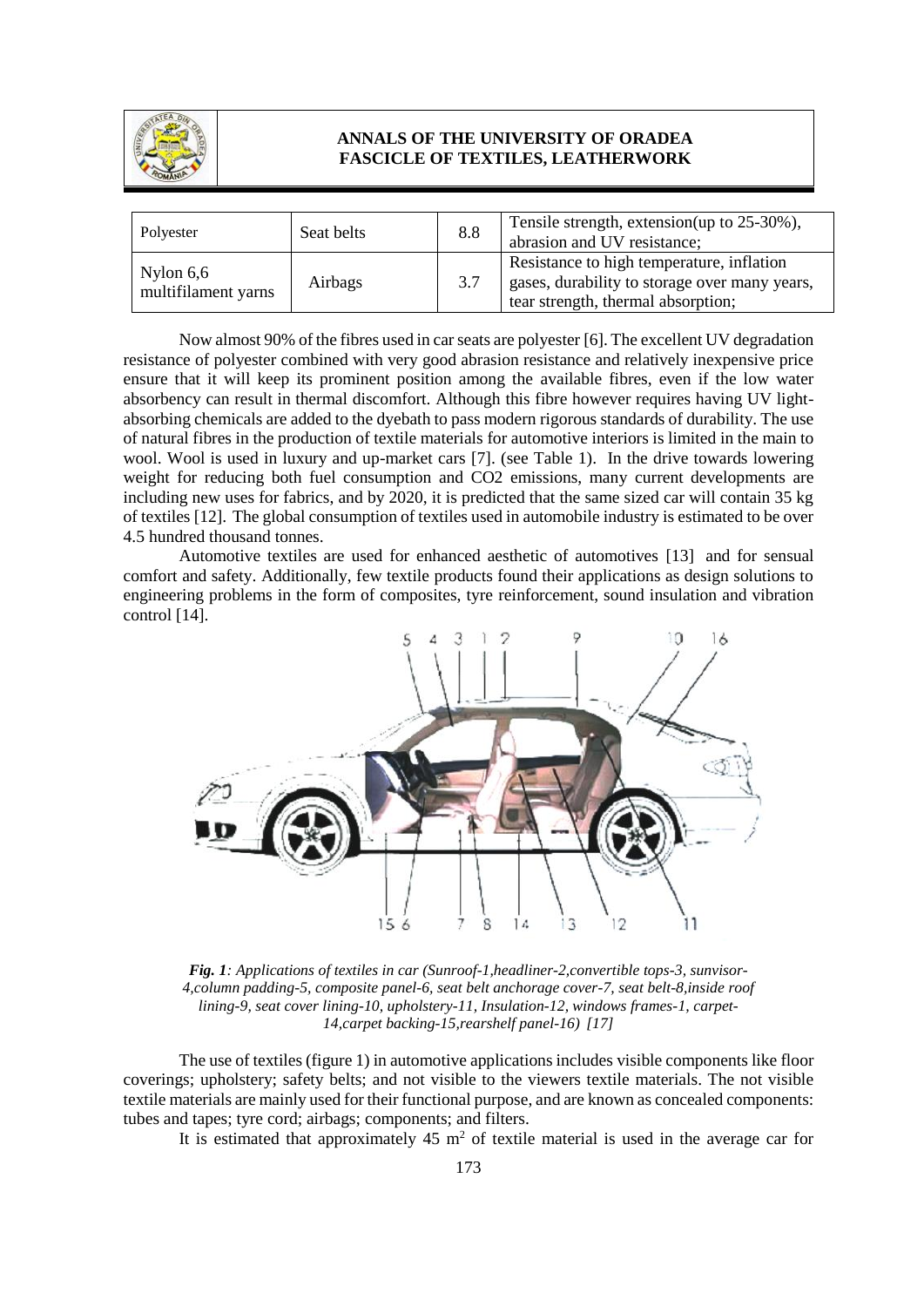

interior trim, which includes: seats, headliners, side panels, carpets, trunks, door trim, dash mat [15]. There are about  $3.5-4.5 \text{ m}^2$  of carpet in each car, made by either tufting or needle-punching with considerable differences depending on where in the world the car is made. In Western Europe approximately one-third of all cars have carpets tufted mainly from bulked continuous filament (BCF) nylon yarns since in the USA, at present, all car carpets are tufted mainly from BCF nylon [16].

# **2. CASE STUDY- FORD MOTOR COMPANY**

#### **2.1. Ford Motor Company Bussines**

Henry Ford did not invent the car, but the motor industry did not really take off until he produced an automobile that was within the economic reach of the average. Out of his determination came in 1908 at Detroit the mass-production assembly line, and in 1913 at Old Trafford, Manchesterhe his Model T Ford and - two innovations that revolutionized American society and molded the world we live in today.

Ford Motor Company, a global automotive industry leader based in Dearborn, Mich., manufactures or distributes automobiles across six continents. With about *201,000* employees and about 62 plants worldwide, the company's core business includes designing, manufacturing, marketing, and servicing a full line of Ford cars, trucks, and SUVs, as well as Lincoln luxury vehicles. The company provides financial services through Ford Motor Credit Company.[18]

#### **2.2. Ford Motor Company Sustainability**

Ford Motor Company has been a leader in the use of recycled materials, starting in 2008 with the upholstery in the Ford Escape hybrid. The company has been working for many years to increase the use of recycled and renewable materials and to reduce the use of unwanted materials. Vehicles in the USA are composed of 20-25% post-consumer recycled material by weight, for the most part due to the extensive use of metals with recycled content.

With each global vehicle program, Ford has been able to increase its use of sustainable fabrics by researching new technologies and identifying suppliers that share its commitment to sustainability. At the beginning Ford had to go outside the auto industry to find a textile manufacturer capable of producing recycled fabric. Now, Ford have teamed up with one of the world's largest and leading organisations involved in sustainable textile solutions, Unifi Inc.[19]

Since 2011, Unifi Company launched its "textile take-back" program in which it obtine fabric scraps from textile manufacturers and using them in REPREVE, a polyester fiber containing recycled materials that have the same look, feel, and performance of virgin polyester fibers. Five major apparel customers — Eddie Bauer, Quiksilver, North Face, Patagonia and Polartec — sell outdoor and sportswear featuring REPREVE. Wal-Mart Stores Inc., Haggar, Sears and Cintas are working with Unifi on Repreve apparel programs but Ford is the only automanufacturer to use this material in its vehicles.

Through their global materials strategy, Ford are increasingly using materials that are more sustainable from a total life cycle perspective, including recycled, renewable and recyclable materials, and working to decrease or eliminate less sustainable materials.

Since the 2009 model year, the seat fabrics in most of new or redesigned Ford vehicles have been made from at least 25 percent post-industrial or post-consumer recycled content. Fifty different fabrics meeting the requirements have been developed and incorporated into 12 Ford vehicles. In addition, many of the non-woven headliner fabrics now contain 50 percent to 75 percent recycled yarns, depending on the color.[20]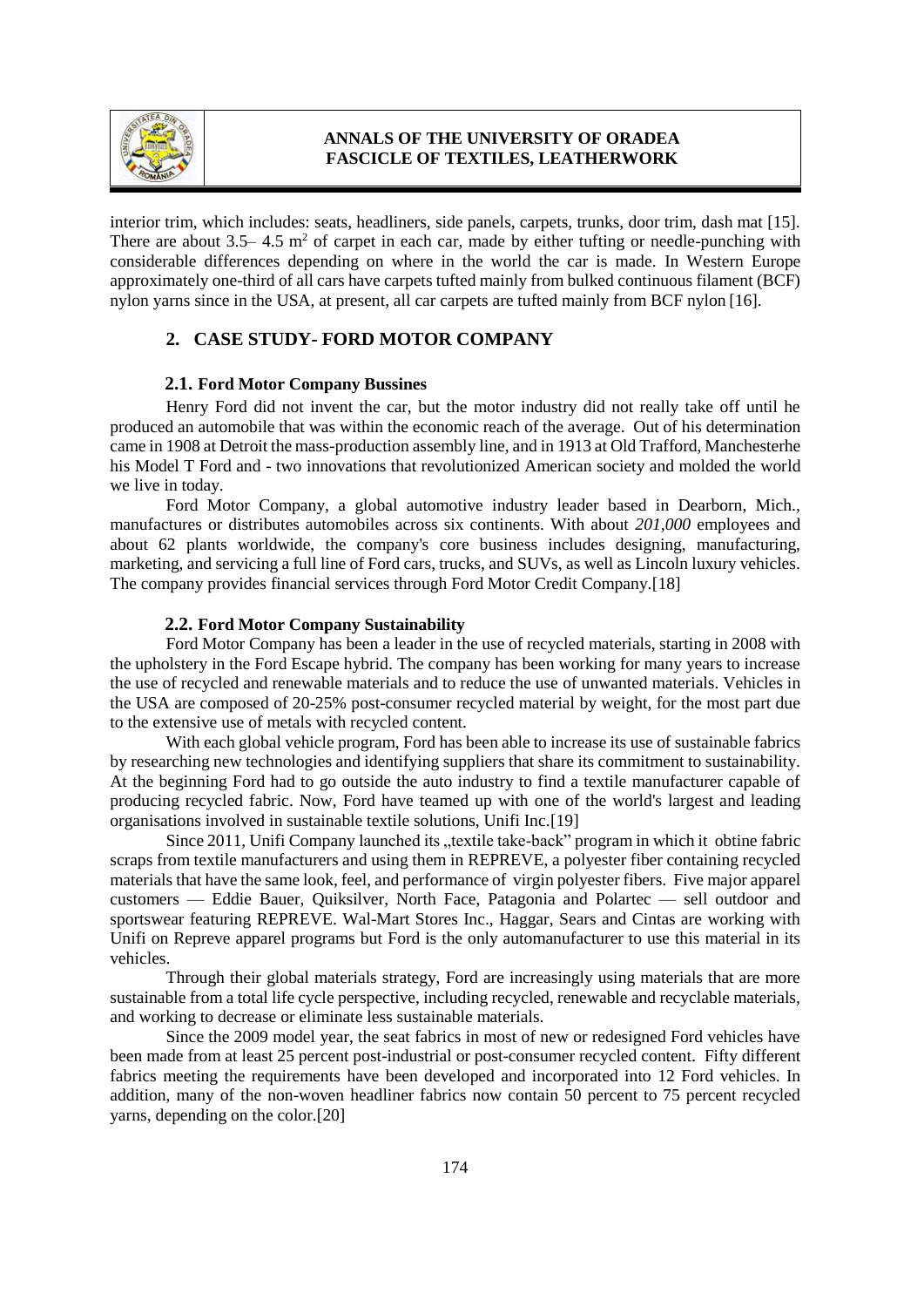

Besides Unifi Company, Ford is also working with other innovative companies like Sage Automotive Interiors, based in Greenville, S.C., and Unifi, in Greensboro, N.C., to accelerate development of recycled fabrics. Other recycled items in the Modell Fusion 2013 include soy-based foam in seat cushions; plastic underbody panels made from recycled car battery casings, and soundabsorption materials made from old denim [21]. F-Series trucks used eco-friendly materials like soybeans to make seat cushions, seat backs and head restraints and post-industrial recycled cotton. one 2014 Ford F-150 truck uses the equivalent of about 10 pairs of jeans, 26 bath towels or 31 T-shirts as carpet insulation or sound absorber [22].

Rice hulls are the latest sustainable material used in Ford F-150; the hulls reinforce plastic used in an electrical harness in 2014 F-150. Some F-150 trucks have cylinder head covers made with EcoLon, a nylon resin produced from 100 percent post-consumer recycled carpet**.** A thermoplastic material made from recycled tires and post-consumer recycled polypropylene is used to make shields and some underbody covers on F-150.

While it's a good green message to get out, Ford also happens to save, by its own calculations, approximately 4.5 million USD by recycling materials.

## **3. CONCLUSIONS**

Car manufacturing is a material-intensive process that is impacted by growing resource scarcity and the increasing prices of critical materials.

It is a challange for textile supplier to work with the automotive industry, with its higly complex development process. Appart of the aesthetic requirmetnt, there are many technical regulations and demands: the material should exude quality and harmony, should look the same after tree-four years, will age in a homogeneus way, be easy to clean, whitout smell etc. Aditionally the materials have to fulfil the EPS (Environmental Priority Strategy) and the materials and chemicals containing substances listed in the Restricted Substance Management Standard must not be used.

Ford is currently using REPREVE, a 100% recycled polyester yarn made from both postconsumer and post-industrial waste, in five vehicles around the world, making it a truly global material. It represents Ford's larger commitment to reduce, reuse and recycle as part of the company's global sustainability strategy to lessen its environmental footprint.

## **REFERENCES**

[1] *Automotive Industry Market Research &Statistics*, 2012, [Online]. Available: <http://www.reportlinker.com/ci02294/Automotive.html>

[2] Ford Inc., "*What is in a Vehicle*?" 2014, [Online]. Available: [http://corporate.ford.com/microsites/sustainability-report-2013-14/environment-products-materials](http://corporate.ford.com/microsites/sustainability-report-2013-14/environment-products-materials-what.html)[what.html](http://corporate.ford.com/microsites/sustainability-report-2013-14/environment-products-materials-what.html)

[3] A. A., Desai, "*Properties of Automotive Seat Belt Fabrics*". Man-Made Textiles in India, 2013, *41*(1).

[4] A., Naikwade and Kumbhar A. "*AutomotiveTextiles"*, 2010, [Online]. Available: <http://www.fibre2fashion.com/industry-article/26/2556/automotive-textiles1.asp>

[5] K. Singha, "*Strategies for in Automobile: Strategies for using Automotive Textilesmanufacturing Techniques and Applications*". Journal of Safety Engineering, 2012, *1* (1), 7-16.

[6] W Fung and M. Hardcastle, "*Textiles in automotive engineering",* 2001 (Vol. 13). Woodhead Publishing.

[7] M, Kowalski, "*Automotive textiles to date*", Textiles, , 19912(2), pp 10–12